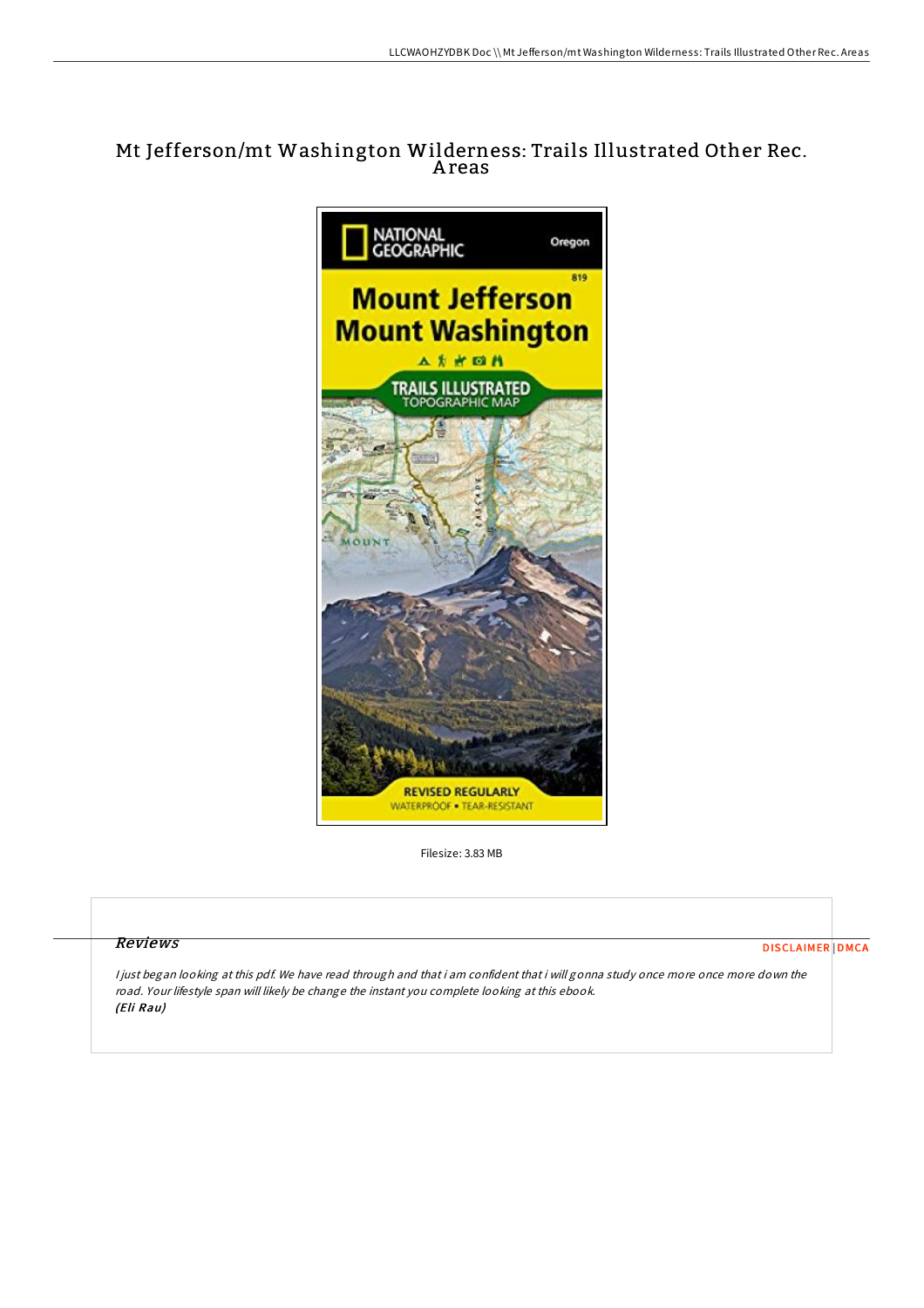#### MT JEFFERSON/MT WASHINGTON WILDERNESS: TRAILS ILLUSTRATED OTHER REC. AREAS



To download Mt Jefferson/mt Washington Wilderness: Trails Illustrated Other Rec. Areas PDF, make sure you click the hyperlink below and download the file or gain access to other information that are relevant to MT JEFFERSON/MT WASHINGTON WILDERNESS: TRAILS ILLUSTRATED OTHER REC. AREAS book.

National Geographic Maps, United States, 2012. Sheet map, folded. Condition: New. Illustrated. Language: English . Brand New Book. - Waterproof - Tear-Resistant - Topographic Map The Mount Jefferson and Mount Washington Wilderness Areas are characterized by picturesque mountains, glaciers, alpine meadows, pine and fir forests, and over 175 lakes. National Geographic s Trails Illustrated map of Mount Jefferson and Mount Washington combines unmatched detail with helpful information to offer an invaluable tool for making the most of your visit to the High Cascades. Expertly researched and created in partnership with local land management agencies, this map features key points of interest including Menagerie Wilderness; Detroit, Suttle, Clear, Marion, and Blue River lakes; McKenzie and Metolius rivers; and Santiam Pass Summer OHV Area. With hundreds of miles of mapped trails including portions of the Pacific Crest National Scenic Trail, Metolius-Windigo Trail, Lava River National Recreation Trail, this map can guide you off the beaten path and back again. Trail use is easy to identify, whether you re hiking, biking, horseback riding, or OHVing. The McKenzie Pass?Santiam Pass and West Cascades scenic byways are noted for those wishing to take in the scenery by car. Many recreation features are noted as well, including campgrounds, horse camps, boat ramps, water ski and swimming areas, whitewater access, ski areas, sno-parks, interpretive sites, and points of interest. The map base includes contour lines and elevations for summits and passes. Every Trails Illustrated map is printed on Backcountry Tough waterproof, tear-resistant paper. A full UTM grid is printed on the map to aid with GPS navigation. Other features found on this map include: Black Butte, Cougar Reservoir, Deschutes National Forest, Detroit Lake, Green Ridge, Middle Santiam Wilderness, Mount Jefferson, Mount Jefferson Wilderness, Mount Washington Wilderness, Three Sisters Wilderness, Willamette National Forest. Map Scale = 1:75,000Sheet Size...

 $\mathbb{R}$ Read Mt Jefferson/mt [Washing](http://almighty24.tech/mt-jefferson-x2f-mt-washington-wilderness-trails.html)ton Wilderness: Trails Illustrated Other Rec. Areas Online E Download PDF Mt Jefferson/mt [Washing](http://almighty24.tech/mt-jefferson-x2f-mt-washington-wilderness-trails.html)ton Wilderness: Trails Illustrated Other Rec. Areas